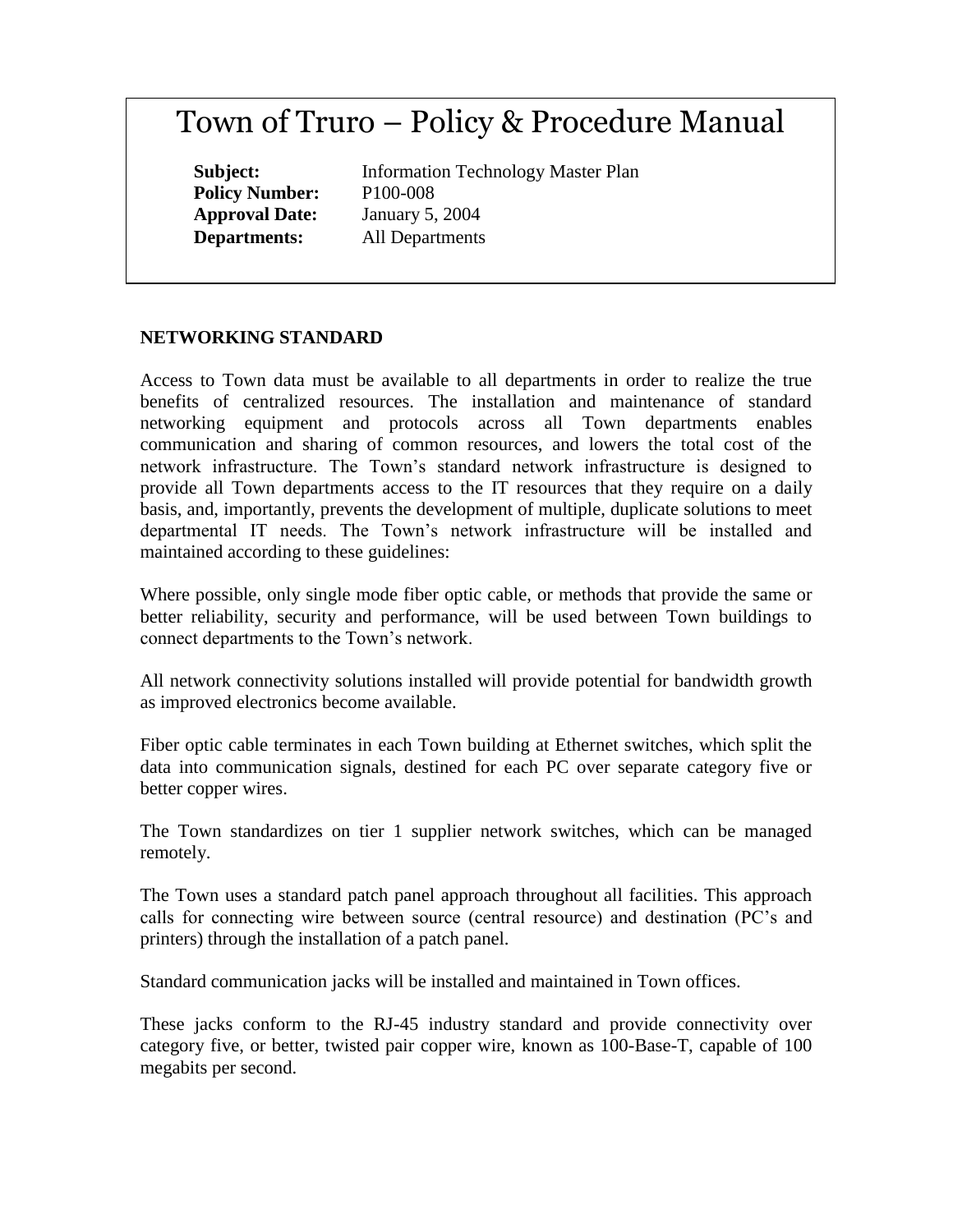At each personal computer, network wire terminates on an Ethernet network interface card manufactured by either 3com, Intel or the manufacturer of the computers motherboard.

The TCP/IP protocol is the industry standard and is a required feature of all network and computer equipment.

Network security will be controlled by the IT department to protect the sensitivity of all data transmitted via the Town's network. Security administration will take place at all access points including the firewall, at each server, and at individual file and folder levels. Access to the Town's network will be granted by IT only with signed acceptance by the end user and the signed approval of his or her department head on a completed Town of Truro Computer/Network Use Policy (see Appendix A).

Access to the Town's electronic data and resources residing on the network by non-Town users will only be granted for support and maintenance purposes, and must be approved by the IT Manager. Dialup is strongly discouraged as a method of accessing the Town's network. Access via the firewall will be used whenever possible.

# **COMPUTER STANDARD**

To ensure universal access to resources from any location connected to the Town's network, and to minimize support and maintenance costs, the Town standardizes on one brand of personal computers and laptops. These computers are purchased with extended warranty, parts, and service agreements so that spare inventories can be kept to a minimum while uptime is maximized. This also ensures both financial and time savings when considering the collective life spans of all computers dispersed throughout Town buildings. Upon expiration of warranty, parts, and service agreements, the computers will be replaced with new computers according to the Town's Computer Equipment Replacement Plan.

The Town standardizes on IBM desktop computers and portable laptops. If IBM does not offer a computer that is suited for its intended purpose or does not supply features required, as long as the system does not compromise performance and reliability, the IT Manager will approve the system. If a computer with the specifications needed is available from other brand name manufacturers, consideration will be given to including those manufacturers in the request for quotes or tenders.

All systems purchased should include a minimum three-year warranty and support for all system parts.

All systems purchased will include an operating system consistent with the standard operating system section of this policy.

All systems will be purchased with the minimum hardware and software requirements to perform Town network functions for the entire term of the warranty.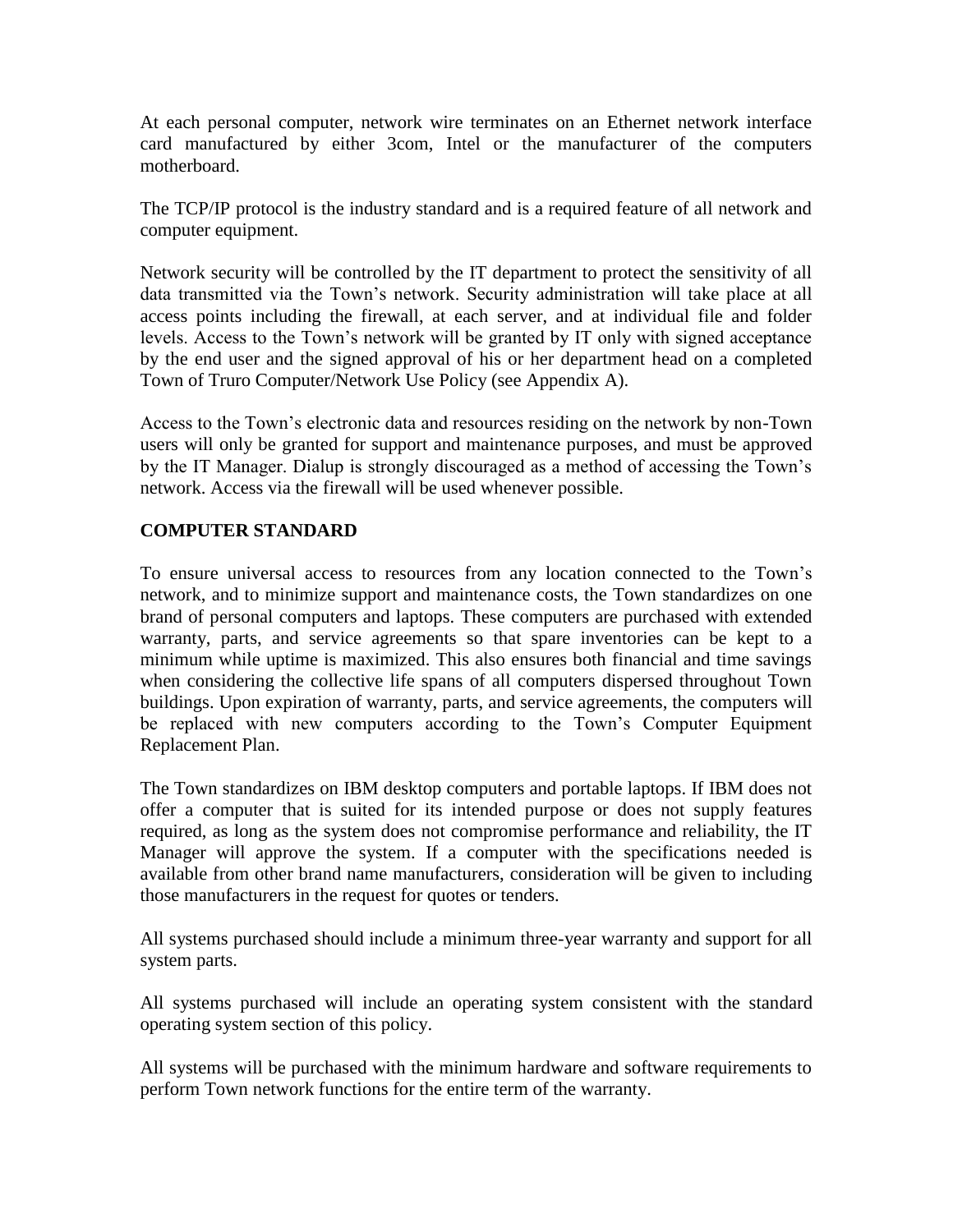Monitors are replaced when they fail or when deemed necessary by the Department Head and IT Manager.

- Employees using non-GIS and non-GPS applications will have monitors replaced with industry standard size monitor for basic desktop system. Currently this would be a 18.5" LCD monitor.
- Employees using GIS or GPS applications moderately and that have Department Head, Director of Finance, and IT Manager approval will have monitors replaced with the next size larger monitor. Currently this would be a 23"-24" LCD monitor.
- Employees working exclusively on GIS, GPS, CAD or similar graphical applications will be reviewed individually with Department Head, Director of Finance, and IT Manager to approve a suitable replacement.

These guidelines should be reviewed yearly to ensure we are purchasing current and cost effective technology.

# **OPERATING SYSTEM STANDARD**

To minimize support and training requirements, and to foster common access to Town resources from all Town computers, the Town has standardized on the Microsoft Windows operating system. The Windows operating system is the highly recognized industry standard, and supports compatibility with a large majority of applications that may be installed to meet Town needs. Compliance with the current standard version of the Microsoft operating system installed on Town PC's is a requirement of all IT solutions purchased for installation on the Town's network and computers. Standardizing on the Microsoft Windows operating system ensures compatibility with many programs utilized by and information formats generated by Town business constituents and partners.

As of May 2002, the standard operating system installed on Town desktop computers is Windows 2000 Professional or Windows XP Professional. These are industry standard for Office environments and should not need replacement in the near future

For server the Town has been using Microsoft Windows NT Server 4.0, Microsoft Windows 2000 server, RedHat, Mandrake, and Slackware Linux and Open BSD or FreeBSD for its server operating systems. Due to the end of support for the NT line of server operating systems any future servers will use Windows 2000 server or Windows .Net server 2003 as its operating system for windows based servers and for UNIX based servers a Linux or BSD based distribution shall be used if appropriate.

The Redhat Linux firewall is due to be retired and a new firewall will be installed using one of several firewalls that will fit the needs of the town.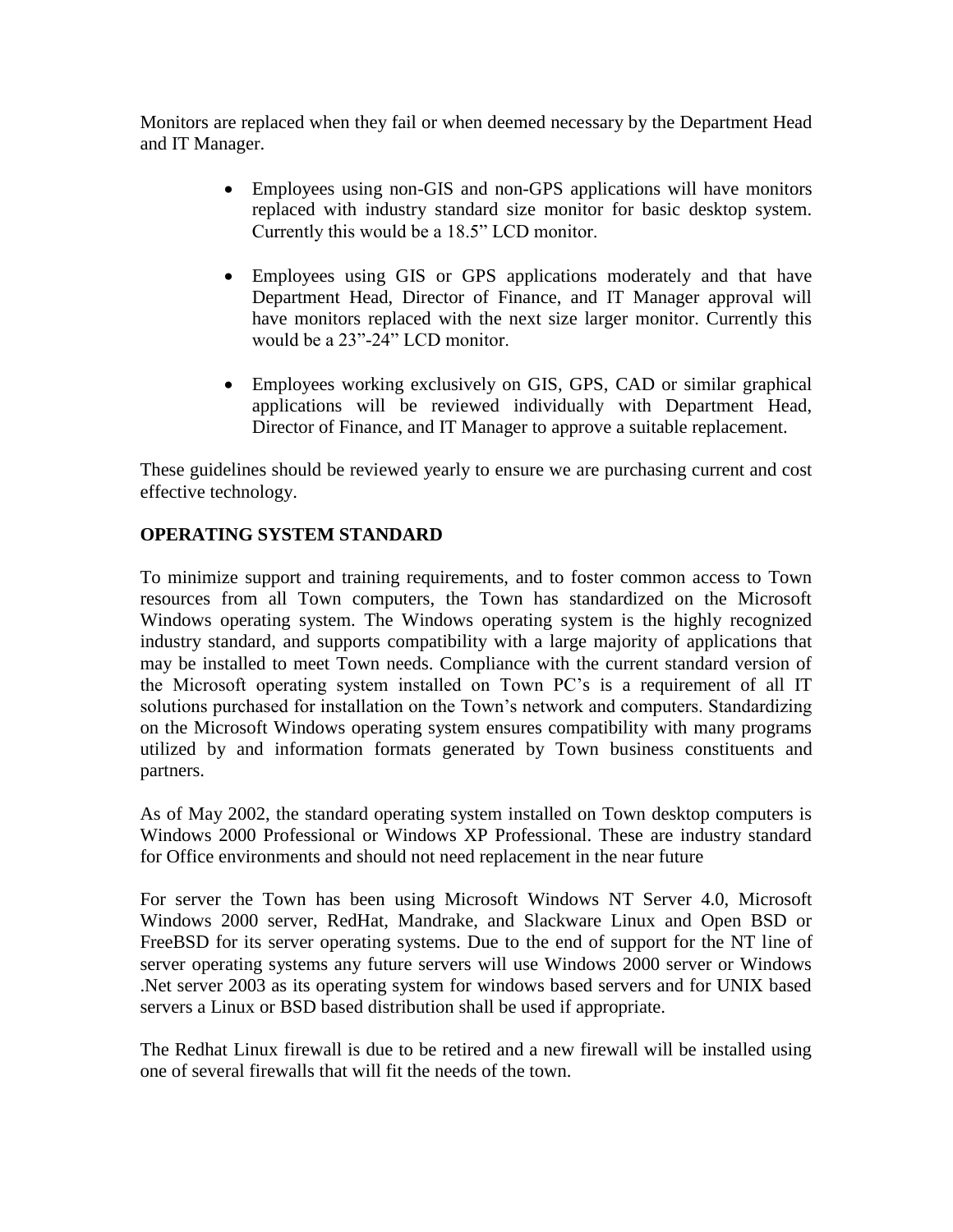## **DESKTOP PROCESSING APPLICATION STANDARD**

All new computers will be ordered with the Microsoft Office Suite as the standard desktop processing application. Where departments or staff need other programs in their daily activities, the IT Department will assist in providing a licensed copy of other programs if available. It will be the Department's responsibility to obtain a licensed copy of other programs if one is not available.

## **PURCHASING PROCEDURE**

The goal is to make sure all IT related purchases are compliant with Town standards and to secure a maximum return on IT investments.

The town requires that all IT hardware, software and professional services be reviewed by the IT department, This will give the IT department an opportunity to 1) identify common needs between departments 2) ensure adherence to Town standards, and 3) use known vendors to get the best available prices for all products obtained for the Town.

#### *Procedure*

All purchase orders for the purchase of IT and telecommunications hardware, software, and services must be approved by the IT Manager.

The IT Department will analyze proposed purchases to ensure they meet all Town standards including the database, networking, computer, desktop processing application, and operating system standards.

The Finance Department will not process IT or telecommunications hardware, software or service purchase orders that do not have the authorization of the IT Department.

All departments are encouraged to seek the advice of the IT Department before researching potential hardware, software and service solutions. The IT Department will do everything possible to assist each department in finding solutions that meet their specific needs and comply with Town standards and business objectives.

#### *Benefits*

Ensures conformity with the Town's IT Master Plan in support of current and future IT objectives.

Ensures compliance across all IT and telecommunications purchases with Town established standards that support interoperability, minimal support costs, data quality, and optimal performance.

Centralizes awareness of all IT projects so that the IT Dept and IT Committee are able to identify areas where resources may potentially be shared rather than allowing costly redundant systems to be utilized independently in different departments.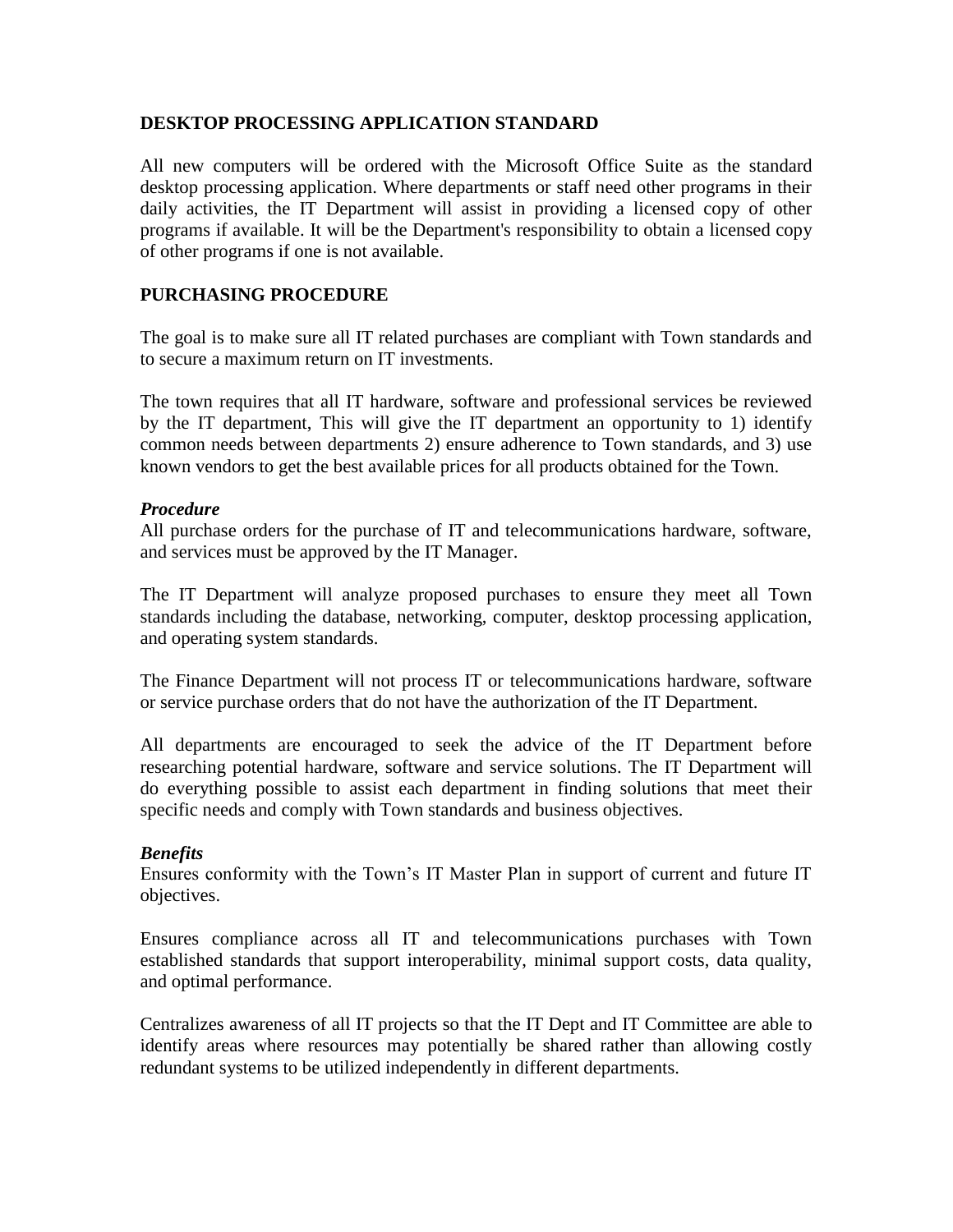### **COMPUTER EQUIPMENT PURCHASING PROCEDURE**

The purchasing procedure used in the purchase and replacement of Town computer equipment (PC's, laptops, and printers) is referred to as the Replacement Plan. This plan provides funding annually to replace computer equipment according to a strategic schedule that makes both financing and managing the replacements reasonably feasible. By replacing equipment according to this schedule, Town staff are given equipment that meets their current and future performance requirements. Their work will not be limited by tools that are out of date.

## *Goal*

To keep quality, reliable computer equipment that meets end user needs in all Town departments at the lowest total cost, while minimizing the capital expenditure impact.

#### *Procedure*

All PC's and laptops should be purchased with a minimum three-year warranty on all parts. This will minimize the cost of maintaining spare parts inventories.

Each year, based on a complete inventory of computers and printers, each department's budget will include funds for replacing 1/3 of the computers, and on the advice of the IT manager, printers and other related devices, based on a 3-year replacement plan. The replacement costs are calculated using the purchase price less any expected income from the sale or trade in of the equipment to be replaced.

Upon expiration of the later of the warranty period or 3 years, each PC and any other related device recommended by the IT manager will be replaced and, if not traded in, sold via standard Town practice, and revenue from these sales will be credited against the Computer Equipment being purchased.

Beginning with the Municipal Election in October 2004, and each Municipal Election thereafter, The Mayor and Councillors will be provided with a laptop computer for their 4 year term, to be funded by a 4 year lease through operating expenditures. At the end of the 4 year term, the Mayor and Councillors will assume title to the laptop computer.

# **MISSION CRITICAL SYSTEMS**

In conjunction with the IT Committee, the IT Department will regularly review the Town's IT systems and classify those that are mission critical. These systems will be included in the Town's disaster recovery and contingency plans to ensure maximum reliability and availability of the tools that are deemed crucial to delivering Town services.

IT systems classified as mission critical meet one of two overall conditions. They are either systems whose omission would significantly inhibit 1) the Town's ability to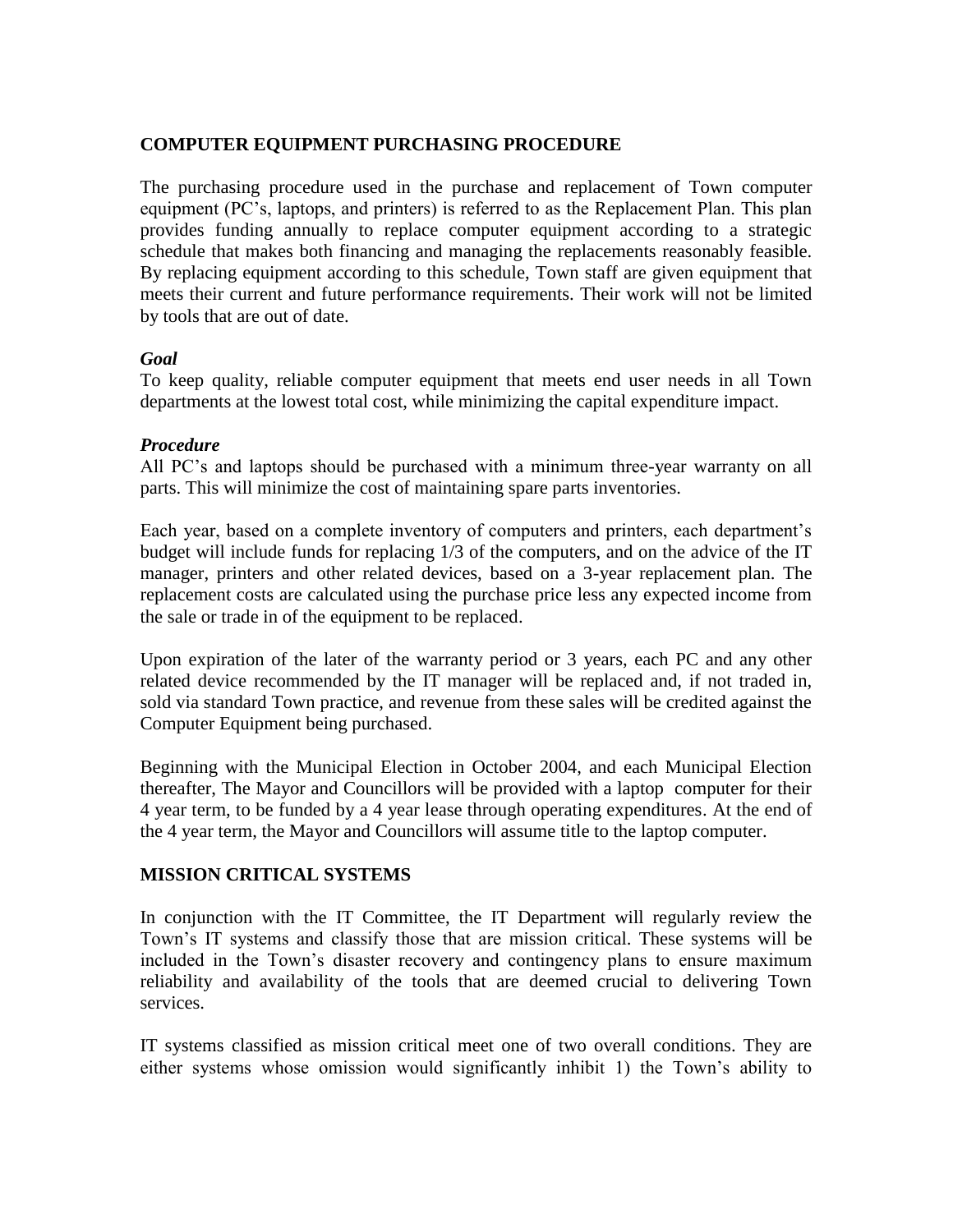provide services for the public good in a timely, effective manner, or 2) operations internal to the organization which are critical to its existence.

As of January 2003, the Town's mission critical systems include:

- Telephone system
- Network infrastructure
- Internet service
- Server and data storage equipment in the IT Dept server room
- Environmental Control System in IT Dept server room
- $\bullet$  IBM AS/400
- All Town PC's
- Lotus Domino application
- LDO application
- GIS Server
- Water Treatment Plant Server
- ArcView application
- AutoCad application
- Water treatment Plant Control applications
- AS/400 client assess application
- AS/400 finance application
- Police Information System

It is important to note that 1) this is only a small subset of the complete inventory of Town IT systems in place, and 2) this list is growing consistently as trends in the IT and telecommunications industries produce reliable information systems that omit the dependence upon backup manual and paper systems. There are many other systems installed in the Town's IT environment that deserve consistent support and maintenance. All systems, mission critical or not, will be maintained on a regular basis and receive the attention of the IT Department as needed. Mission critical systems will be tended to at the highest level of priority.

# **APPENDIX A: COMPUTER/NETWORK USE POLICY**

The following guidelines have been established to assist users in determining what constitutes proper use and abuse.

- 1. Existing Town of Truro policies, which apply to employee conduct in other circumstances, also apply to conduct in relation to computer resources. This includes, but is not limited to, policies on intellectual property protection, privacy, misuse of Town of Truro assets and resources, harassment, information, data security, and conflict of interest.
- 2. Derogatory or inflammatory messages about a person's race, color, age, sex, disability, religion, national origin, physical attributes, or sexual orientation are strictly prohibited and will not be tolerated under any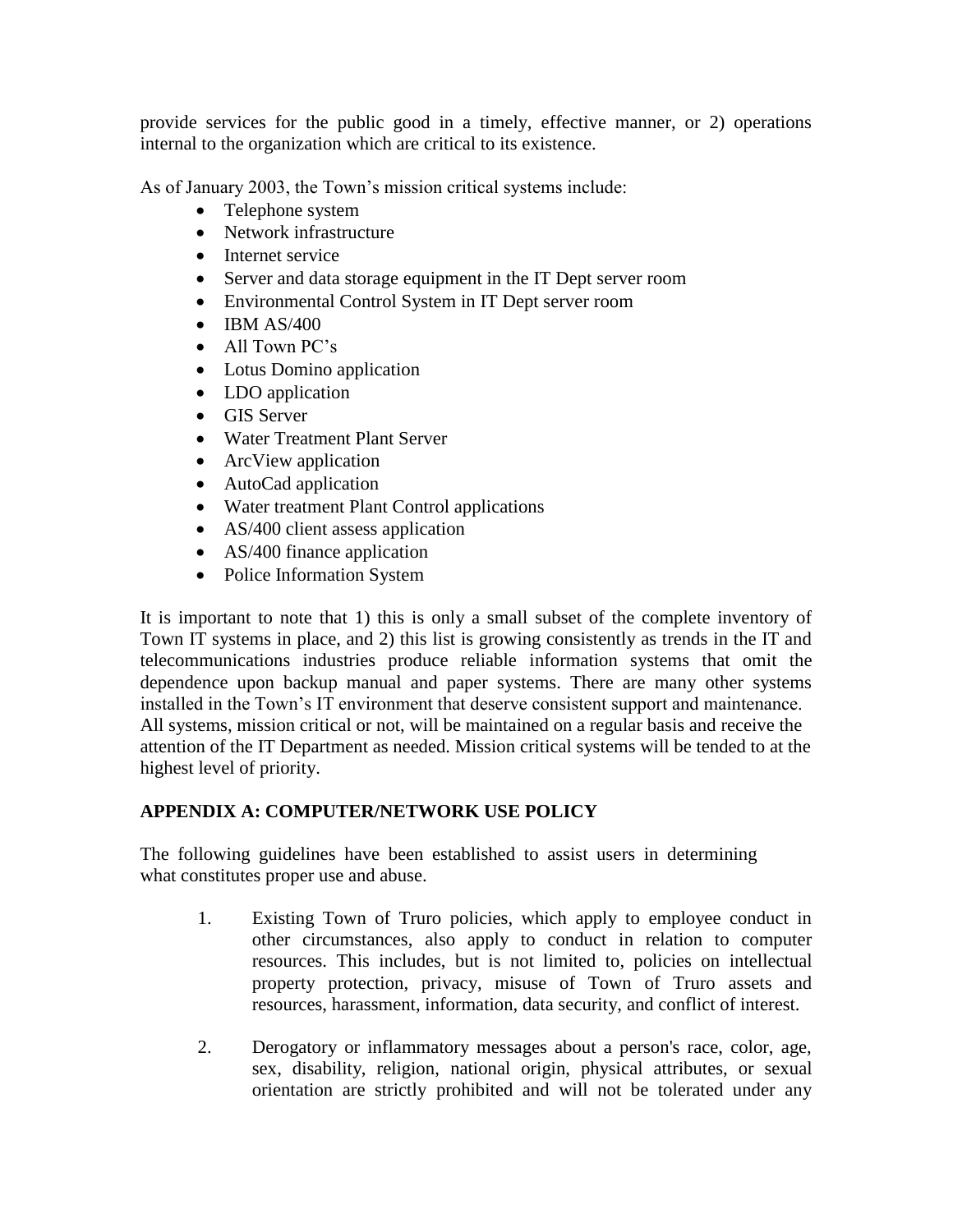circumstances. Such activity may constitute a violation of the Criminal Code and/or Human Rights Act.

- 3. The Town of Truro can monitor and record all computer usage and reserves the right to do so.
- 4. The Town of Truro does not guarantee the privacy of any user engaged in Internet or computer related activities including the sending and receiving of email.
- 5. Users of the Internet must identify themselves honestly, accurately, and completely, including Town of Truro affiliation and function when required.
- 6. Users shall use only the account assigned to them.
- 7. Users shall not use Town of Truro computer facilities or Internet resources to access materials that may be considered offensive, pornographic, illegal, or threatening. Users shall not send, intentionally receive, download, archive, store, distribute, edit, or record these materials using the Town of Truro's computer or Internet resources. Displaying these images may also be a violation of Town of Truro policy on harassment.
- 8. Users shall not use Town of Truro's Internet resources or computer facilities to:
	- a) Copy, download, or distribute computer files not created by Town staff or related to Town business, such as e-mail, text files, program files, image files, database files, sound files, or music files, without authorization by the Department Head and IT Systems Administrator.
	- b) Install any type of file sharing or file transfer protocol (FTP) software on the network
	- c) Intentionally propagate any virus, or other malicious code.
	- d) Knowingly disable or overload any computer system or network.
	- e) Circumvent any system intended to protect the privacy or security of another user.
	- f) Install software on any workstation or computer network without authorization by the Department Head and IT Systems Administrator.
	- g) Use the Town of Truro's email system for mass mailings without authorization by the Department Head and IT Systems Administrator.
	- h) Use the Town of Truro's computer systems for personal financial benefit.